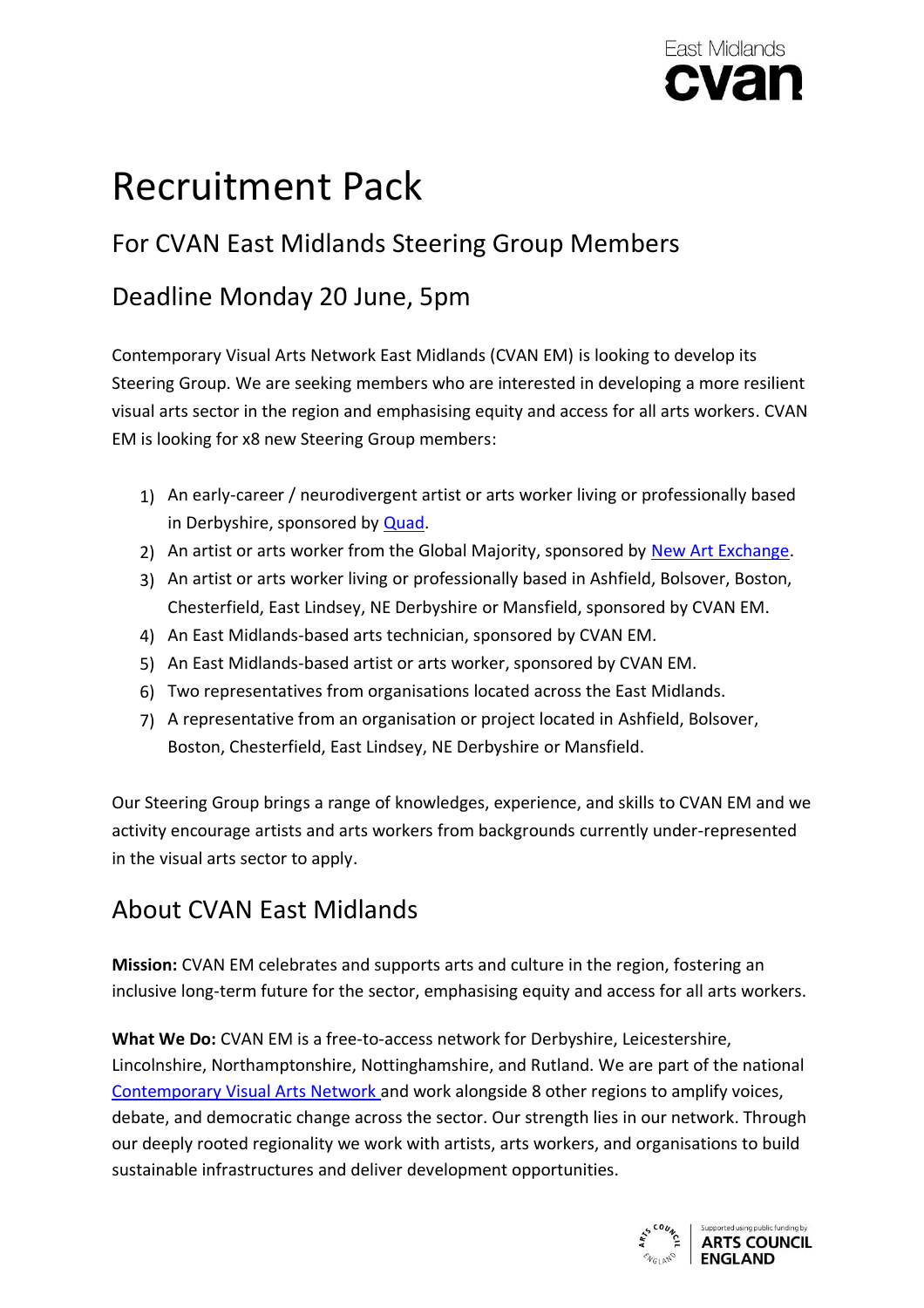**Who we are:** CVAN EM's [Regional](https://cvaneastmidlands.co.uk/staff-team/) Director is supported by a growing [Steering](https://cvaneastmidlands.co.uk/steering-group/) Group made up of representatives from regional organisations and artists working across the East Midlands. Steering Group members act as advisors and advocates.

CVAN EM is hosted by Leicester Print [Workshop](http://www.leicesterprintworkshop.com/) and receives £20,000 per annum in its Arts Council England (ACE) National Portfolio Organisation (NPO) funding settlement.

In 2021/22 CVAN EM led activity aimed at addressing inequalities and under-representation in the Region's sector. Activity included a [network audit](https://cvaneastmidlands.co.uk/consultation-project-with-earthen-lamp/) with research-led strategic consultancy [Earthen](https://www.earthenlamp.com/) Lamp, which presented empirical findings and recommendations on next steps. Current Steering Group members and organisations from across the region were consulted about areas such as:

- The organisations commitment to equity, diversity, and inclusion
- The organisations culture of co-production for organisational change
- Skills, experience, and training available to the team around EDI

The project's legacy is actively shaping CVAN EM's Steering Group, with targeted recruitment centring learning, equity, knowledges, experience, and skills found in organisations and the freelance creative workforce across the East Midlands, with emphasis on the region's [Priority Places.](https://www.artscouncil.org.uk/LUCPs#section-1)

### Opportunity Overview

CVAN EM is looking for x8 new Steering Group members. This is an exciting time to join us as we work together towards a new phase of activity and programme development:

- Steering Group members sponsored by CVAN EM, Quad or New Art Exchange will be paid a stipend of £200 to attend each quarterly meeting.
- The current sponsorship period runs from 1 April 2022 31 March 2023. At the end of this period sponsors will review sponsorship based on available funds.
- Steering Group members representing organisations will not receive a stipend to attend quarterly meetings, we ask that the organisation (employer) in question supports the member (employee) to attend.
- Expenses as necessary are available to cover travel for attendance at in-person meetings for sponsored Steering Group members.
- New Steering Group members will have access to 1-2-1 mentoring with a current member and be invited to participate in Steering Group 'subgroups', with different focus areas to ensure individuals have greater say and impact.
- CVAN EM will support Steering Group members' professional and / or organisational development.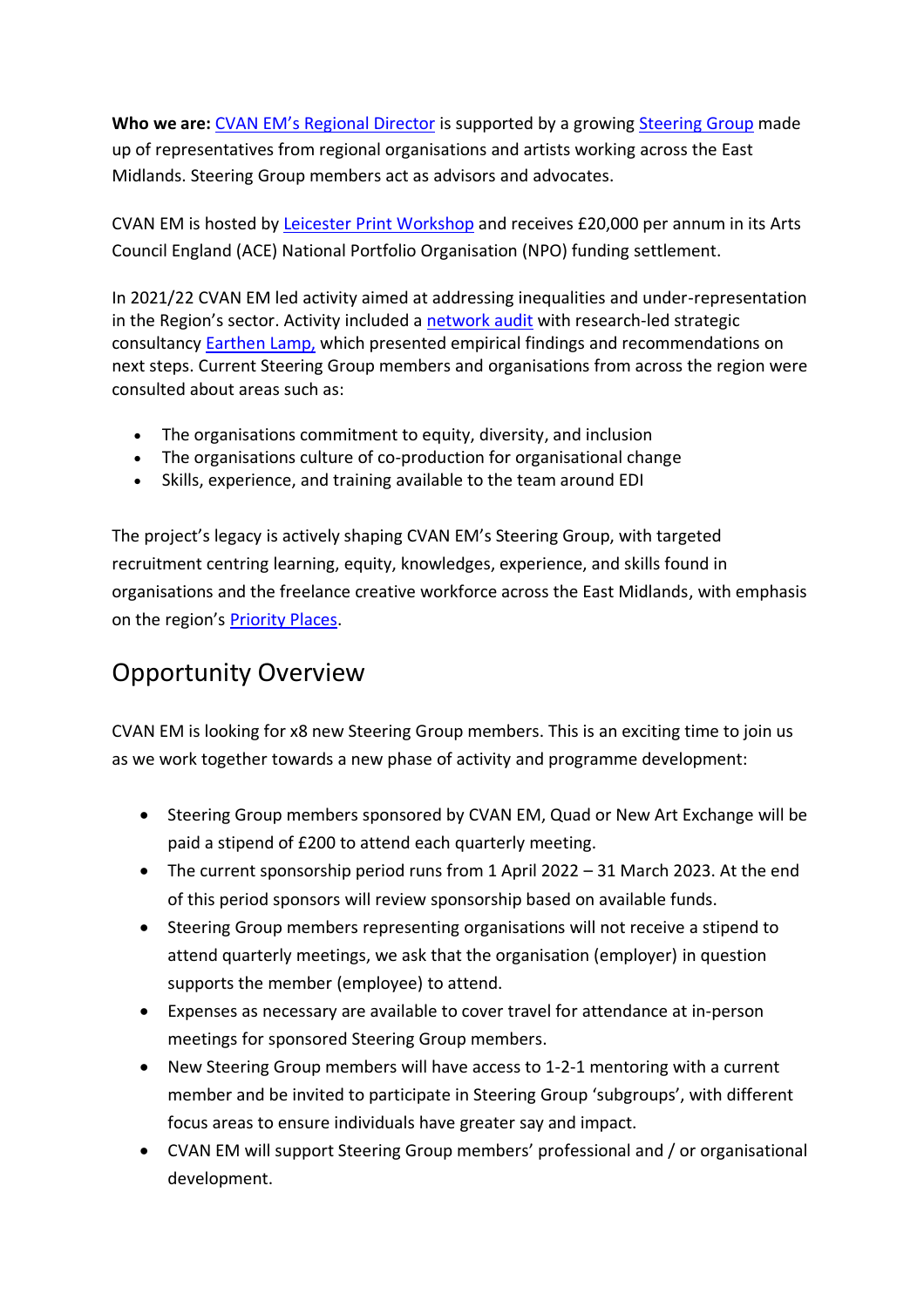### What does the Steering Group do?

Steering Group members act as advisors and advocates who use their knowledges, experience, and skills to inform and champion CVAN EM's work. Key responsibilities are to:

- Support the Regional Director to help them set and achieve measurable aims and objectives for CVAN EM.
- Contribute to network wide conversation and activity.
- Identify opportunities for partnerships and funding.
- Represent and champion CVAN EM within the sector and region, promoting CVAN EM and the wider network to relevant stakeholders.
- Demonstrate an interest in and enthusiasm for developing the role of CVAN EM in the sector, supporting it to strive for excellence.
- Support positive relationships with key stakeholders, including Arts Council England.
- Attend x4 Steering Group meetings per financial year. Quarterly meetings take place online or in-person, for in-person meetings there is the option to join remotely.
- Support recruitment for future new Steering Group members.
- Contribute to an annual review of the Steering Group's responsibilities to CVAN EM and CVAN EM's responsibilities to its Steering Group members.
- Support the development of 'subgroups' within the CVAN EM Steering Group, with different focus areas to ensure individuals have greater say and impact.

CVAN EM is neither a charity nor limited company, which means there are no personal liabilities associated with the membership of our Steering Group.

Please refer to our [Terms of Reference](https://cvaneastmidlands.co.uk/wp-content/uploads/2022/05/Terms-of-Reference_Steering-Group_2022.pdf) for a full overview.

# Applicant Information

- **We are open to alternative means of application / application submission,** e.g., in the body of an email, presented as a recorded video or audio description.
- **We encourage and will prioritise applications from** disabled, D/Deaf, neurodivergent, Global Majority, working-class and under-class artists and arts workers, or those facing intersecting cultural or social barriers.
- **Applications are reviewed by a panel,** comprising current members of the CVAN EM Steering Group including the Chair, and CVAN EM's Regional Director.
- **If you have any access requirements** that you would like to discuss or want to request more information, please contact [info@cvaneastmidlands.co.uk.](mailto:info@cvaneastmidlands.co.uk)